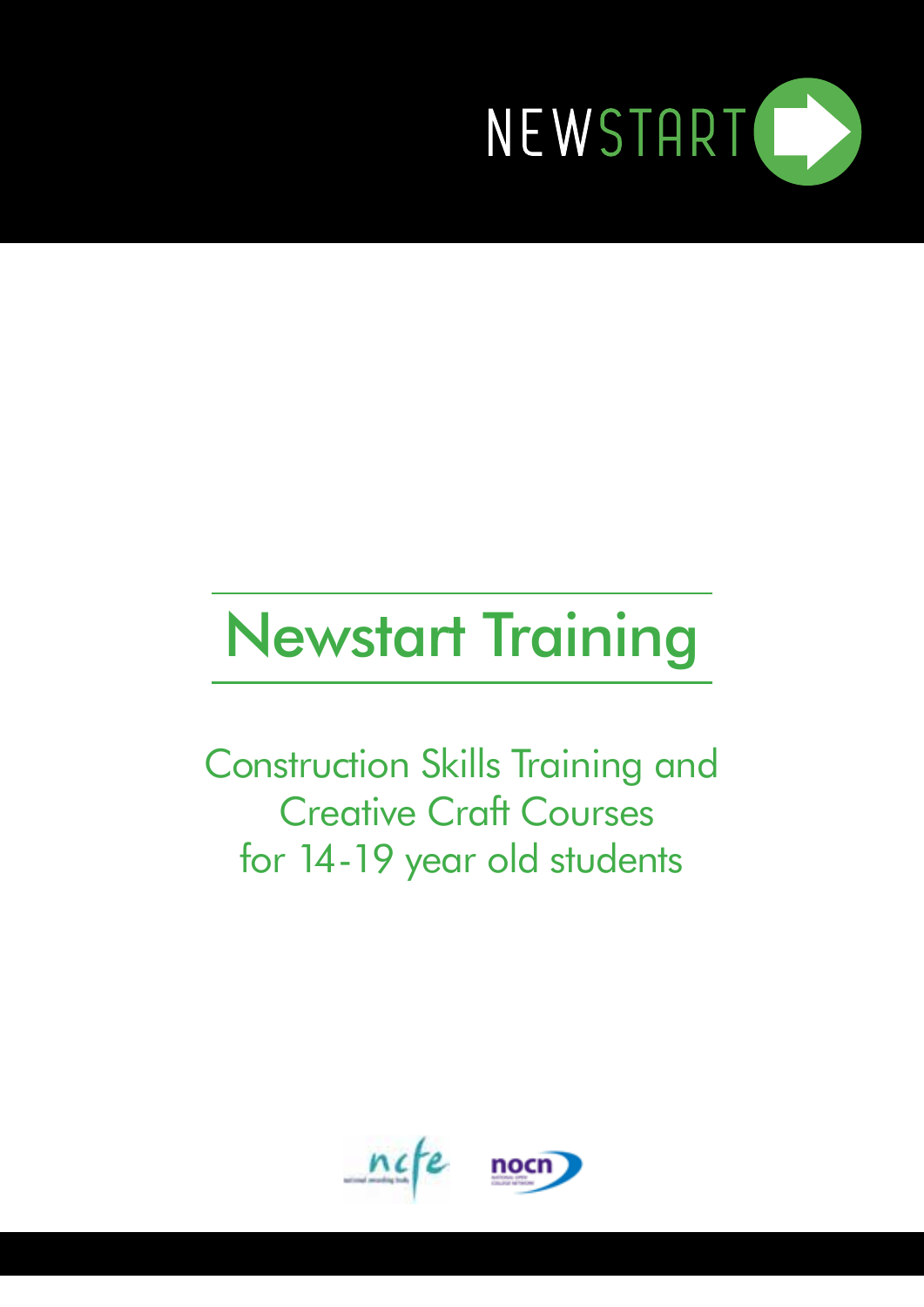We deliver vocational training for schools and youth organisations in South East London.

Newstart Training specialises in the construction trades, including:

- Carpentry & Joinery
- **▶ Painting & Decorating**
- $\rightarrow$  Wallpapering
- **Plastering**
- **▶ Basic Plumbing**

Courses offered are:

NOCN Step-Up Level 1 Certificate (Construction Pathway)

NCFE Creative Craft Level 1 Award

Level 2 Award

Level 2 Certificate

## NOCN Step-Up (Construction)

The NOCN Step Up programme provides opportunities for learners to develop skills in the construction trades, including carpentry, painting & decorating, wallpapering etc. It also includes employability training and personal development.

The course provides learning opportunities that enable the participants to realise their potential to progress further to further training and/or employment.

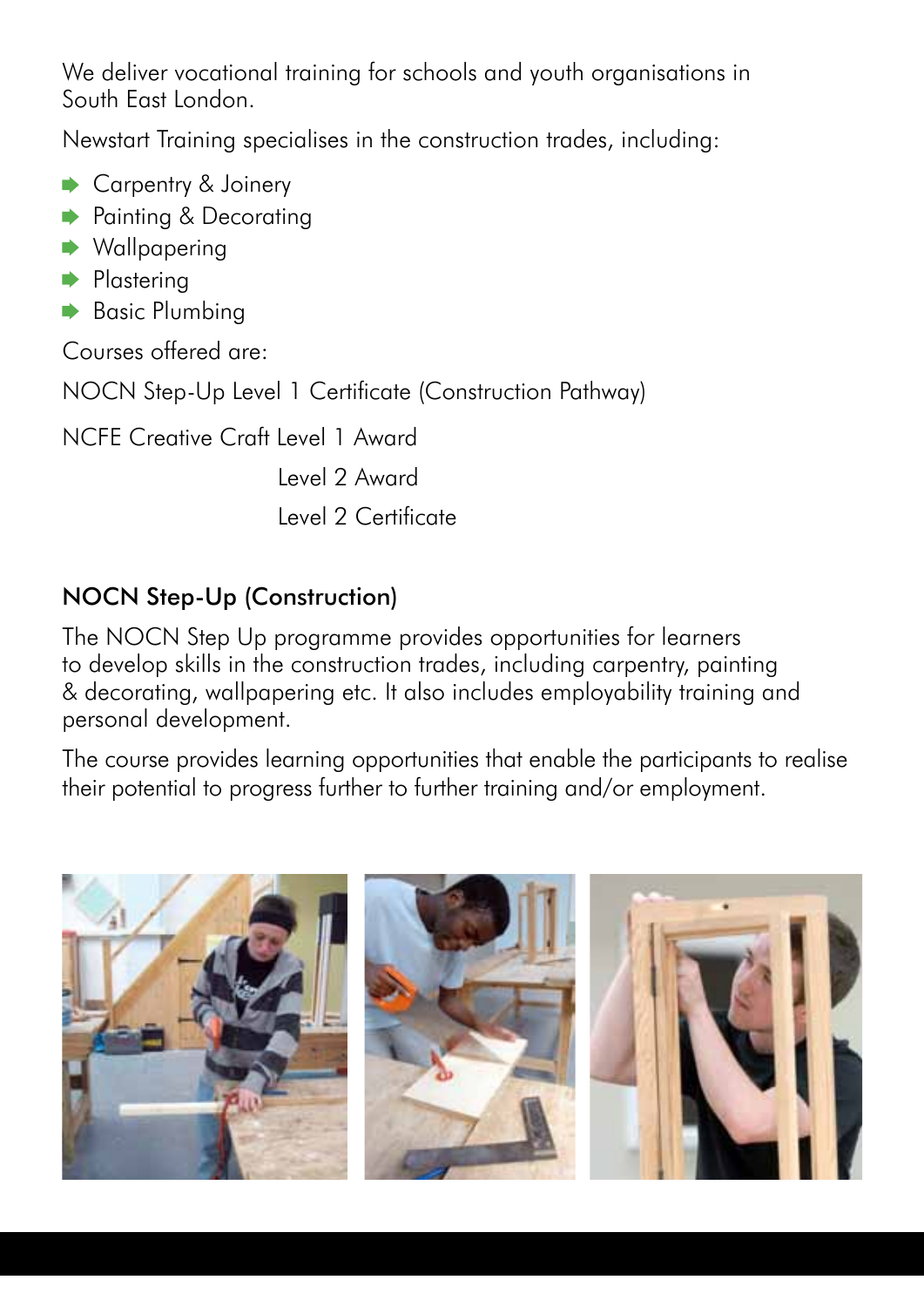## NCFE Creative Craft (Carpentry and Painting & Decorating)

The NCFE programme helps learners to develop skills in carpentry and painting & decorating and provides them with underpinning knowledge of the trade.

The course includes the use of materials and resources, the safe use of tools and equipment and knowledge of the craft to enable them to progress to NVQs in their chosen skill area.

## Skills Tasters

We deliver taster programmes which enable learners to sample a number of skill areas to help them decide on a career pathway.

Tasters can be adapted to suit the requirements of the school or organisation.

- Courses are delivered on a daily or hourly basis.
- Students can attend for up to five days per week.
- After school programmes available.